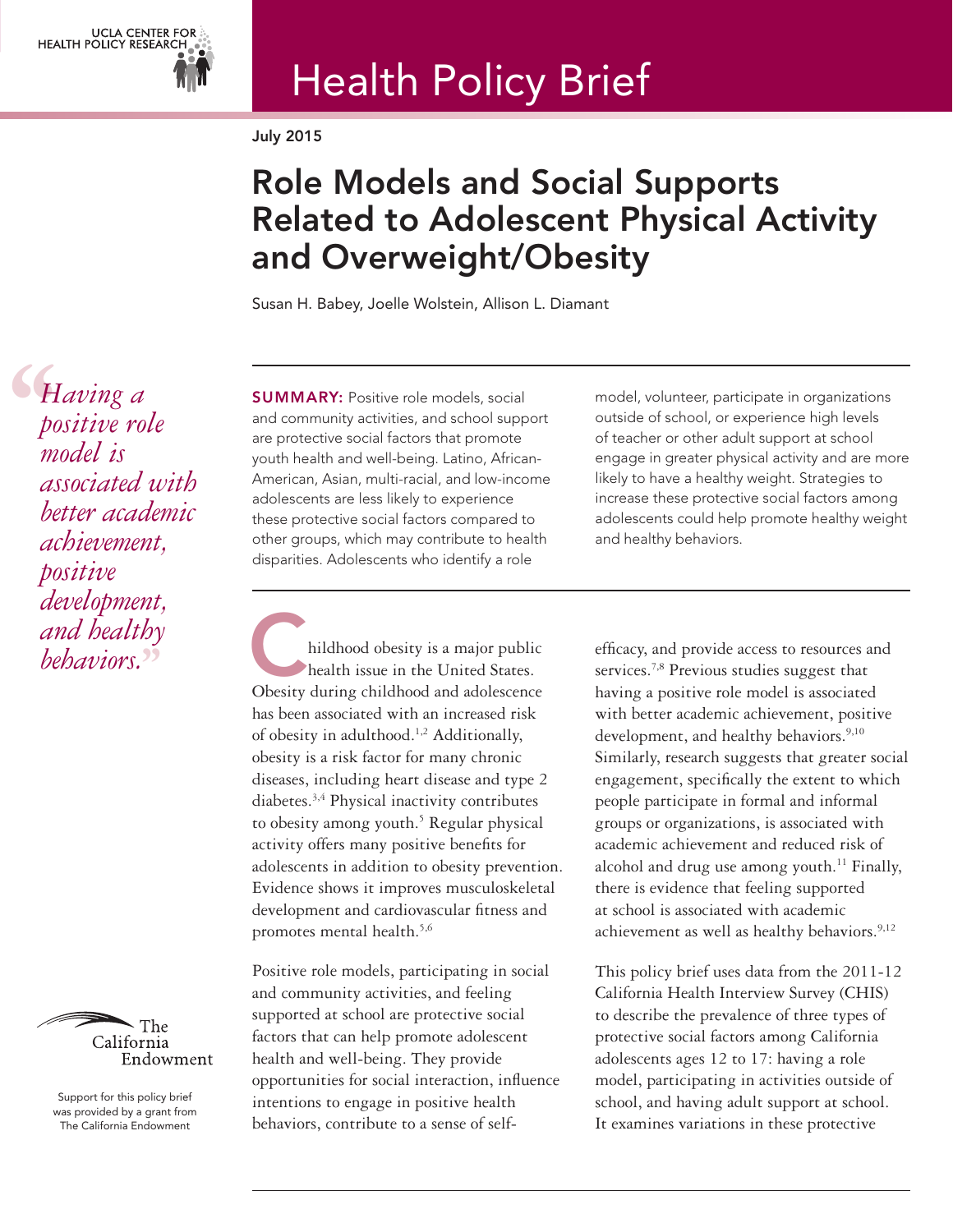

Exhibit 1 Distribution of Role Model Types, Adolescents Ages 12-17, California 2011-12



Source: 2011-12 California Health Interview Survey

social factors as a function of family income and race or ethnicity. It also assesses the association of these social factors with levels of physical activity and overweight or obesity.

In California, 63 percent of adolescents reported having a role model, defined as someone they admire or would want to emulate (Exhibit 1). Family members, athletes, and entertainers were the most common types of role models reported.

In addition, adolescents reported their involvement in two types of activities outside of school: working as a volunteer and participating in clubs or organizations other than sports. Fifty-seven percent of adolescents reported they participated in volunteer work and 31 percent reported participating in clubs or organizations outside of school, other than sports, in the past year.

Adolescents were asked about the extent to which they had adult support at school — someone who cares and listens, notices if they're not there, and expects them to do their best. Fifty-nine percent of adolescents reported receiving high levels of adult support at school.



This publication contains data from the California Health Interview Survey (CHIS), the nation's largest state health survey. Conducted by the UCLA Center for Health Policy Research, CHIS data give a detailed picture of the health and health care needs of California's large and diverse population. Learn more at: *www.chis.ucla.edu*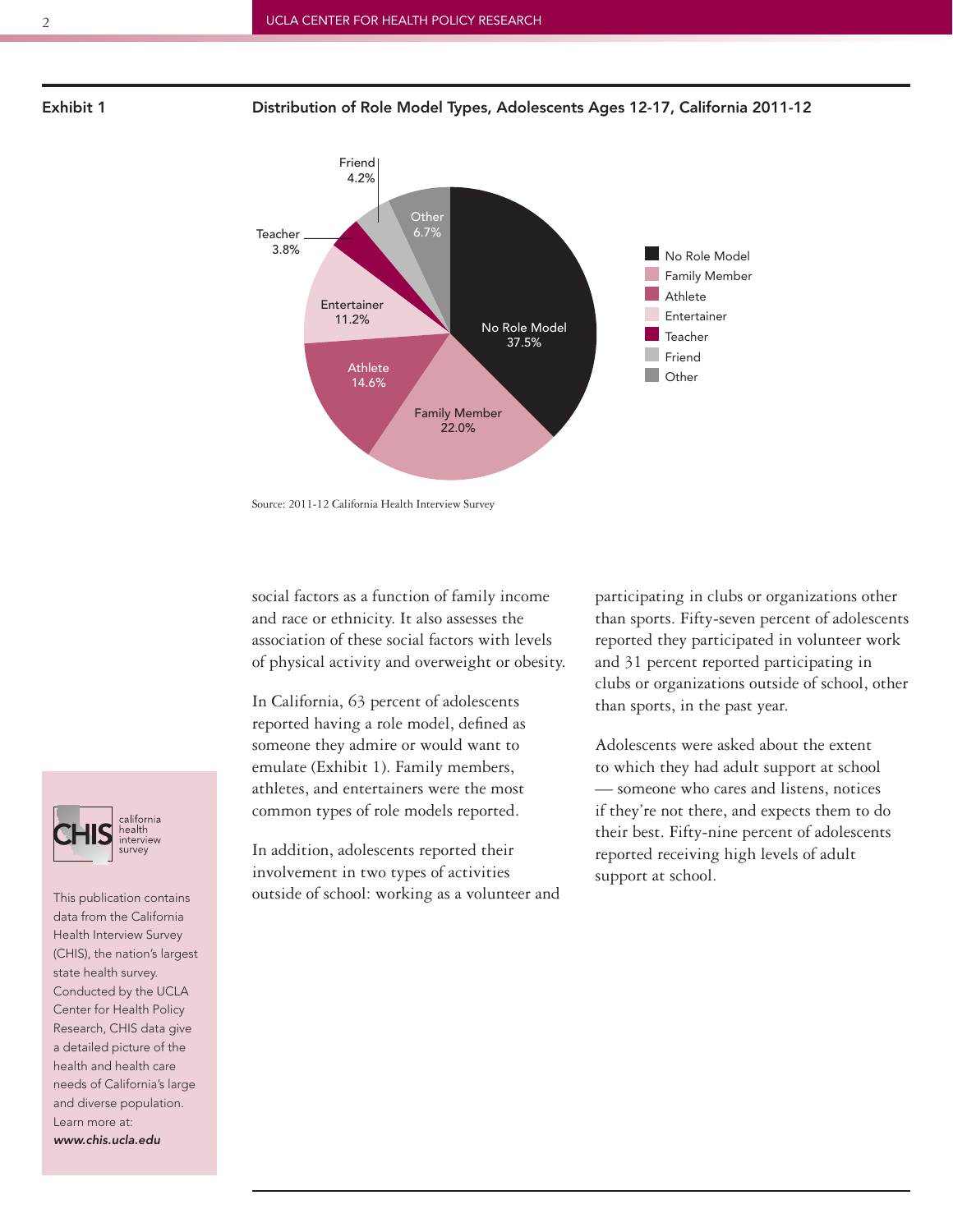Role Model, Social Participation, and Support at School by Income (as Percent of FPL) and Race/Ethnicity, Adolescents Ages 12-17, California, 2011-12

|                        | % With<br><b>Role Model</b> | %Volunteered<br>in Past Year | % Participating in<br><b>Clubs Outside School</b> | % With High Level of<br><b>Support at School</b> |
|------------------------|-----------------------------|------------------------------|---------------------------------------------------|--------------------------------------------------|
| <b>Income</b>          |                             |                              |                                                   |                                                  |
| 0-99% FPL              | 49.1%**                     | $42.5\%$ **                  | $19.1\%$ **                                       | 42.4%**                                          |
| 100-199% FPL           | 56.0%**                     | $46.0\%$ **                  | 30.8%**                                           | 59.1%**                                          |
| 200-299% FPL           | 68.2%                       | 61.6%                        | $23.7\%$ **                                       | 60.0%                                            |
| 300% FPL and Above     | 71.3%                       | 69.0%                        | 40.0%                                             | 66.7%                                            |
| <b>Race/Ethnicity</b>  |                             |                              |                                                   |                                                  |
| Latino                 | 52.6%**                     | 43.9%**                      | 22.8%**                                           | 51.9%**                                          |
| Asian                  | $61.1\%$ *                  | 68.1%                        | 37.0%                                             | 44.5%**                                          |
| African-American       | 69.3%                       | 55.1%*                       | 39.2%                                             | 55.9%**                                          |
| White                  | 71.2%                       | 68.1%                        | 37.5%                                             | 73.5%                                            |
| Multi-race/Other       | $62.3\%$ **                 | 49.8%**                      | 27.8%**                                           | 52.7%**                                          |
| <b>All Adolescents</b> | 62.5%                       | 56.9%                        | 31.2%                                             | 58.8%                                            |

Source: 2011-12 California Health Interview Survey

\* Significantly different from 300% FPL or White, p<0.10

\*\* Significantly different from 300% FPL or White, p<0.05

# Low-income Adolescents and Those of Color Less Likely to Report Having Protective Social Factors

Protective social factors – having a role model, social participation, and support at school – vary with income. Less than half of adolescents with family incomes below the Federal Poverty Level (FPL) reported having a role model (49 percent) compared to 71 percent of more affluent adolescents (Exhibit 2). Low-income adolescents were also less likely to have volunteered in the past year or to have participated in clubs outside of school. Only 43 percent of adolescents from families with incomes below the FPL volunteered in the past year compared to 69 percent of those from families with higher incomes. The percent of adolescents participating in clubs outside of school was more than twice as high among higher-income adolescents (40 percent) than among those living below the FPL (19 percent). The percent of adolescents with family incomes below the FPL who reported high levels of teacher or other adult support at school (42 percent) was considerably lower than it was for adolescents from higher-income families (67 percent).

These social factors also vary as a function of race or ethnicity. Latino adolescents were less likely than white adolescents to report having a role model (53 percent versus 71 percent), volunteering in the past year (44 percent versus 68 percent), participating in clubs outside school (23 percent versus 38 percent) or to report having high levels of support from teachers or other adults at school (52 percent versus 74 percent). African-American adolescents were also less likely than white adolescents to have volunteered in the past year (55 percent versus 68 percent) and to have experienced high levels of support at school (56 percent versus 74 percent). Asian adolescents had the lowest percent reporting strong adult support at school (45 percent), significantly lower than white adolescents (74 percent). These social factors can help promote adolescent health and well-being, but low-income adolescents and those of color were less likely to experience these protective social factors. Since these factors vary by race or ethnicity and income, they can also contribute to health disparities.

 $\begin{array}{c}\n\bullet \bullet \\
\bullet \quad y_0 \\
\bullet \quad \text{lin} \\
a\n\end{array}$ *Low-income youth are less likely to have a role model, volunteer, or have high levels of adult support.***''**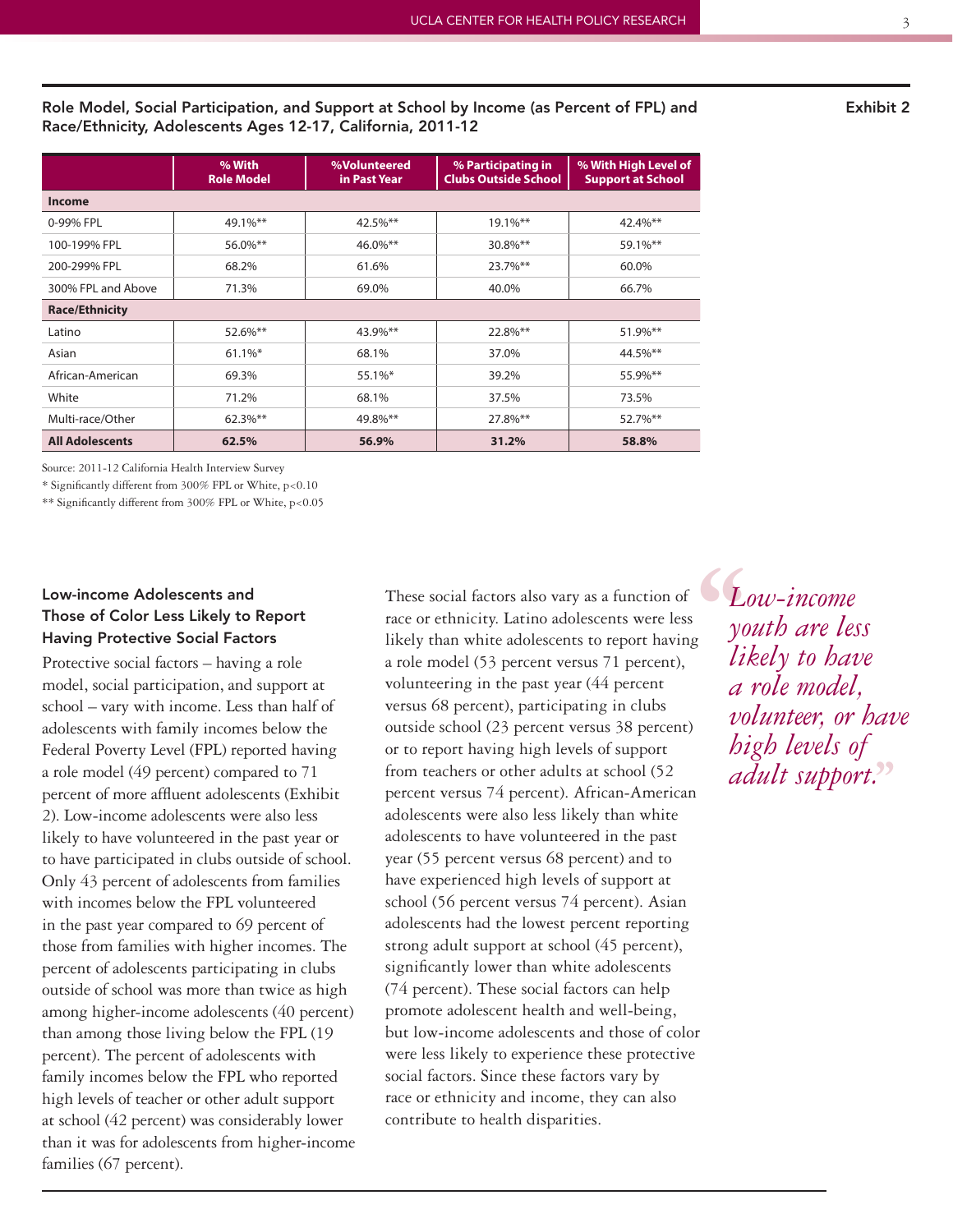Exhibit 3

### Percent with at Least 60 Minutes of Physical Activity Five or More Days per Week by Protective Social Factors, Adolescents Ages 12-17, California, 2011-12



Source: 2011-12 California Health Interview Survey \* Significantly different from Yes, p < 0.05

# Role Models, Social Participation, and Adult Support at School Linked to Physical Activity and Obesity

Role models, activities outside of school, and the support of teachers or other adults at school are related to health outcomes among adolescents. Adolescents who reported having a role model, volunteering in the past year, participating in clubs outside of school, or having high levels of support at school had a higher prevalence of regular physical activity

(Exhibit 3). The percent of adolescents who engaged in at least 60 minutes of physical activity on five or more days per week was significantly higher when those adolescents reported having a role model (41 percent versus 34 percent), volunteering in the past year (42 percent versus 34 percent), participating in clubs outside of school (46 percent versus 35 percent), or experiencing high levels of support from adults at school (42 percent versus 33 percent).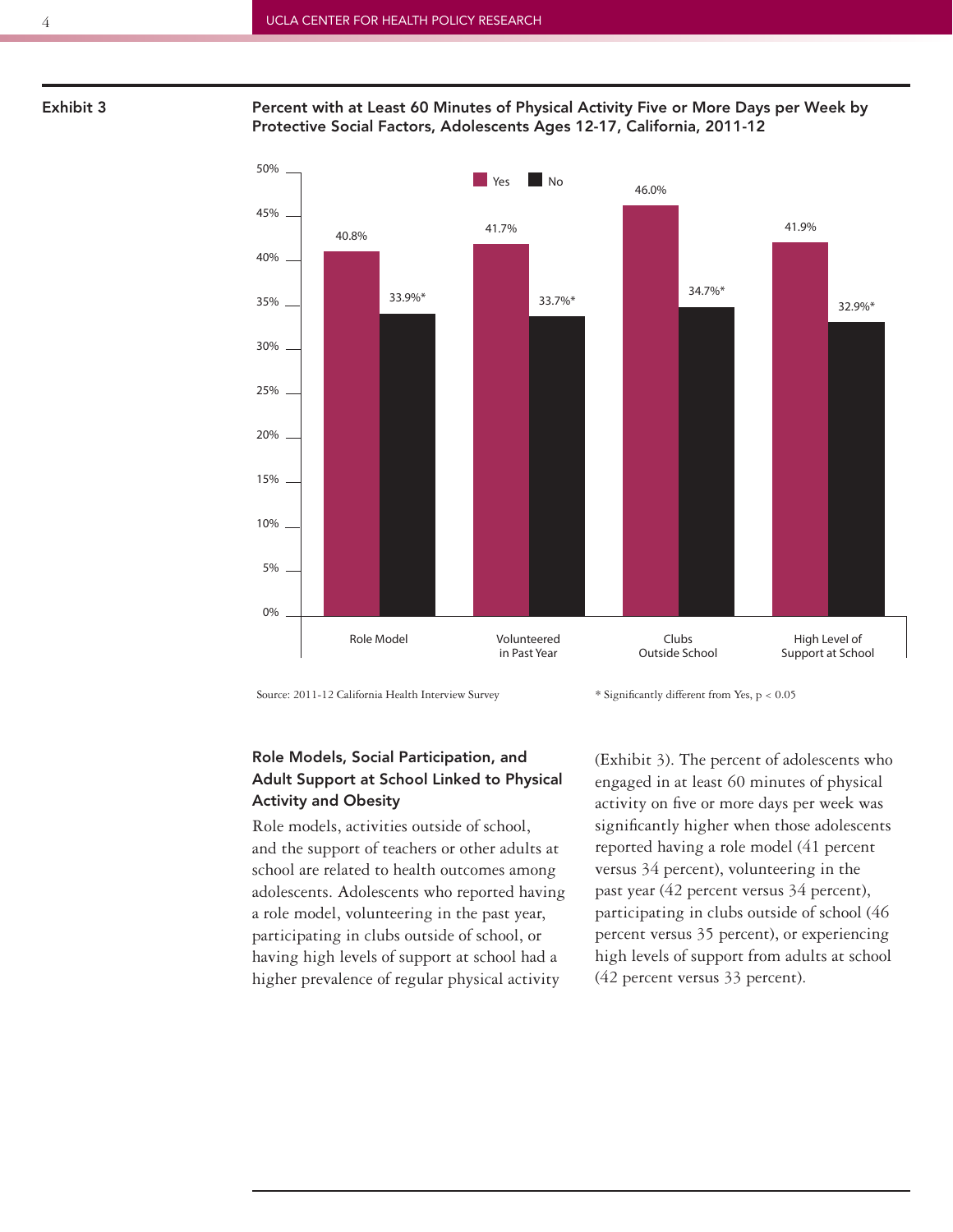## Prevalence of Healthy Weight by Protective Social Factors, Adolescents Ages 12-17, California, 2011-12



Source: 2011-12 California Health Interview Survey \* Significantly different from Yes, p < 0.05

Adolescents who experienced these protective social factors were also more likely to have a Body Mass Index (BMI) in the healthy range (Exhibit 4). Nearly 70 percent of adolescents who reported having a role model, volunteering in the past year, participating in clubs outside of school, or having high levels of support at school had a BMI in the healthy range compared to approximately 60 percent of those who did not have these protective social factors. Likewise, the

prevalence of overweight or obesity was higher among adolescents who did not have a role model, volunteer or participate in clubs, or experience high levels of school support (data not shown).

 $\begin{array}{c} \bullet & R \\ \bullet & \circ t \\ \mathit{so} & \mathit{so} \\ \mathit{av} & \mathit{av} \end{array}$ *Role models and other protective social factors are linked to higher levels of physical activity and lower levels of obesity and overweight.***''**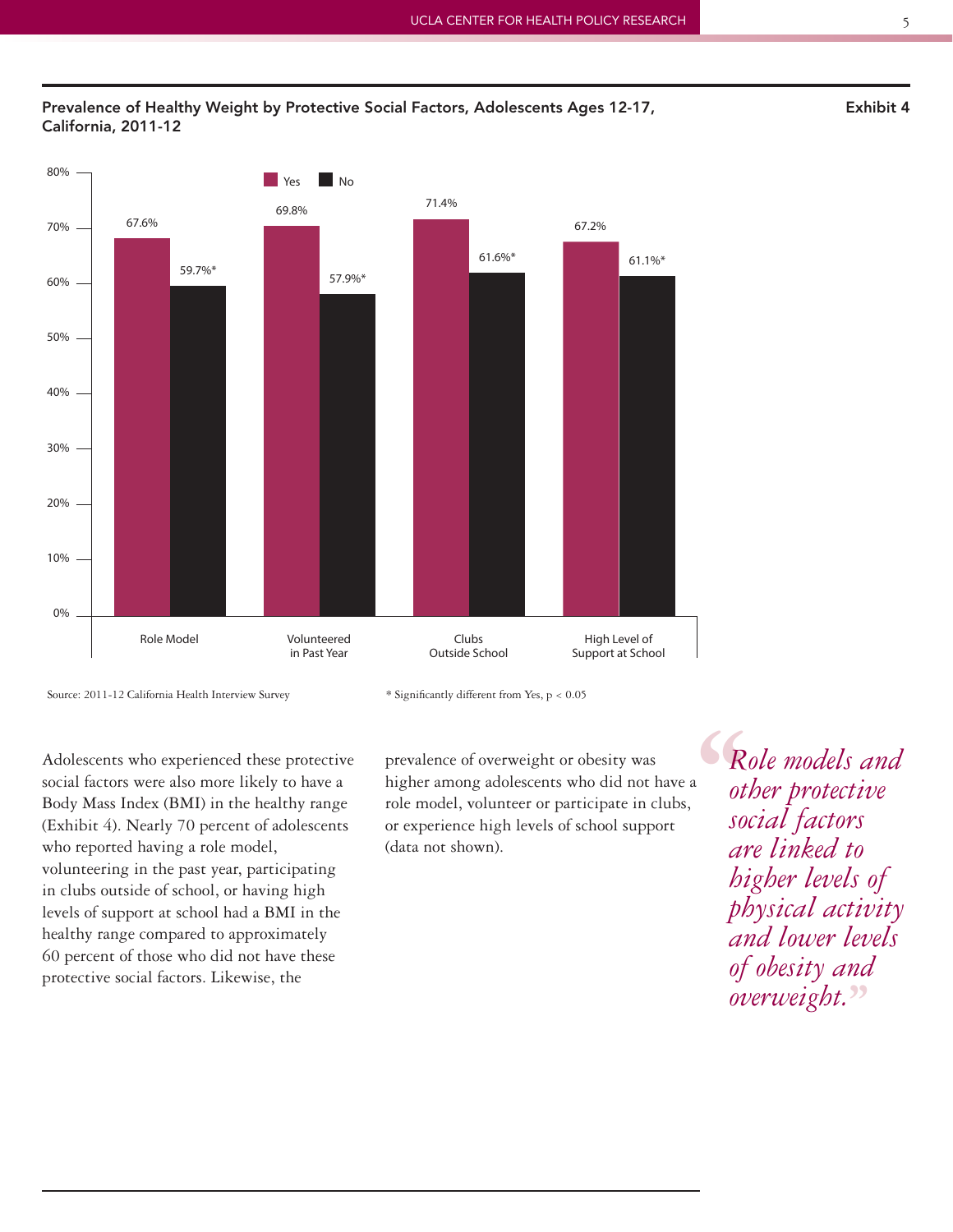**6 W**<br>fa<br>th<br>pa *Many youth face barriers that limit their participation in after-school programs.***''**

#### Conclusions and Recommendations

Social participation, feeling supported by teachers or other adults at school, and having a role model are associated with adolescent physical activity as well as healthy weight. Previous research suggests these influences can serve as protective social factors that provide a number of benefits to youth. These social factors can also help youth avoid behaviors that put them at risk for adverse health outcomes.<sup>9-12</sup> However, 41 percent of California adolescents did not report feeling high levels of support from adults at school, nearly 70 percent did not participate in clubs or organizations outside school, 43 percent did not volunteer in the past year, and 37 percent did not identify a role model in their lives. Strategies to increase these protective social factors among adolescents may help to promote healthy behaviors as well as prevent risky behaviors.

These protective social factors vary by income and race or ethnicity. Adolescents from low-income families were less likely to have a role model, participate in activities outside of school, and experience high levels of adult support at school. Latinos, African-Americans, Asians, and multi-racial adolescents were less likely to report feeling high levels of support from adults at school with Asian adolescents reporting the lowest levels. In addition, Latinos and multi-racial adolescents were less likely to participate in activities outside of school or to report having a role model. As a result, these social factors may contribute to health disparities among young people. Targeting efforts to increase these protective social factors toward adolescents who lack them may be an effective strategy to reduce disparities in obesity and physical activity.

Strategies to increase these protective social factors among youth could help to promote healthy behaviors and healthy weight. These strategies could include:

- *Strengthening feelings of adult support at school, especially among low-income youth and youth of color.* Increasing feelings of support from teachers or other adults at school may help promote physical activity and healthy weight. Policies encouraging schools to incorporate strategies for increasing the extent to which students feel supported by adults at school may promote the development and implementation of such strategies and lead to increases in this protective social factor. The Centers for Disease Control and Prevention offer strategies for increasing feelings of school connectedness, which include feelings of support from teachers or other adults at school.<sup>13</sup> Schools can help students feel more supported by (1) developing decision-making processes that facilitate engagement by students, families, staff, and the community; (2) providing opportunities for family involvement in school life; and (3) providing support and professional development for teachers and staff. For example, school administrators can solicit feedback from teachers and staff to inform their efforts to improve school climate. They can also engage staff, parents, students, and community members in the development of school policies and the planning of school activities.
- *Increasing opportunities for social participation outside of school.* After-school programs can provide opportunities for young people to participate in clubs or organizations. However, many youth face barriers that limit their participation due to cost or lack of availability. Lowering costs, subsidizing low-income participants, or introducing programs in under-served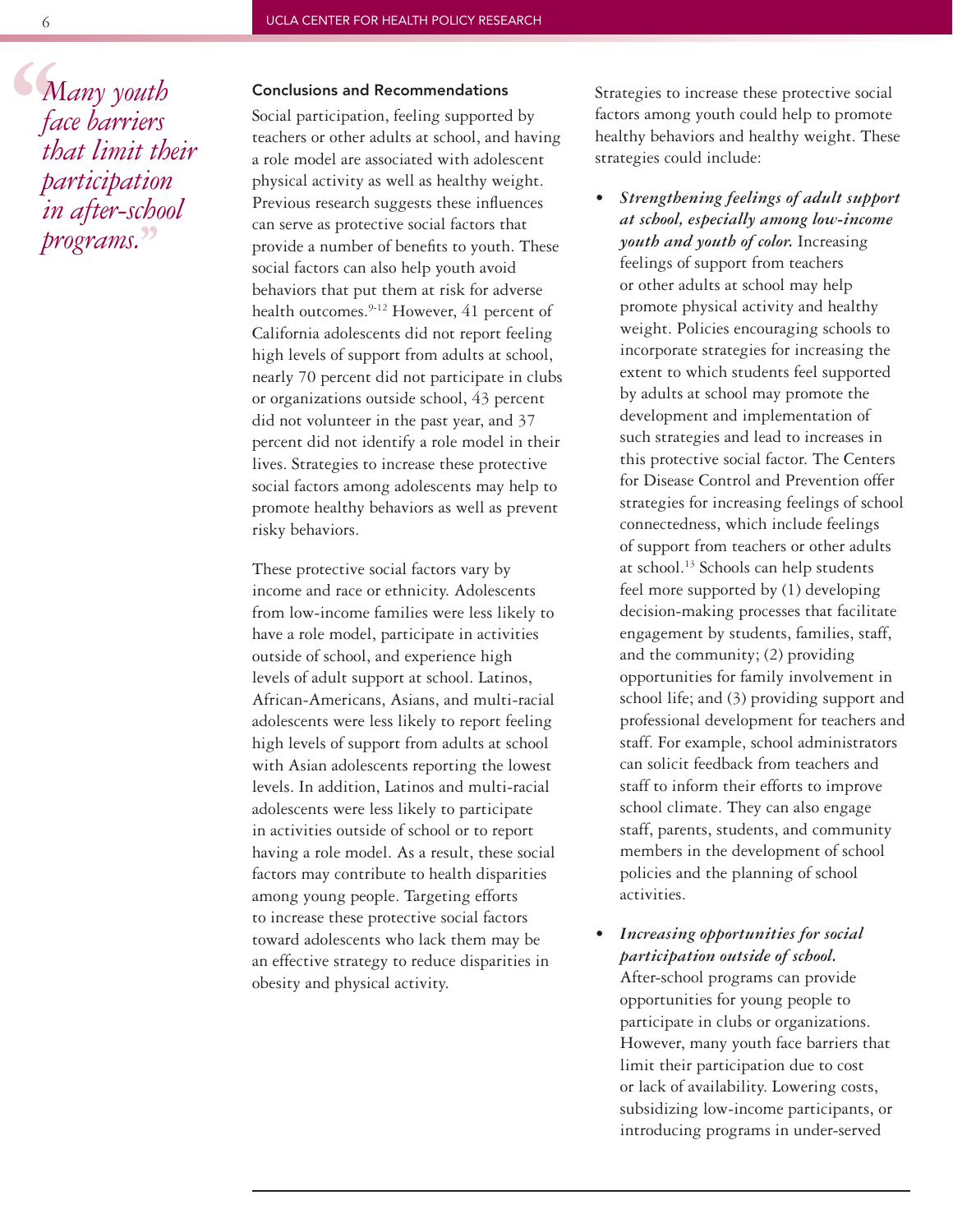areas can reduce barriers to participation. In addition, raising awareness of volunteer opportunities could increase student participation. For example, schools and community organizations can provide volunteer information and promote opportunities at schools. Promoting volunteer opportunities that may lead to part-time or temporary student employment may help increase volunteer participation among low-income youth.

• *Promoting the development of positive role models.* Parents, family members, teachers, school staff, leaders of youth organizations, athletes, and media figures can all serve as potential role models for young people. Research suggests that positive role models are important for promoting healthy behaviors and reducing risky behaviors.<sup>9</sup> Mentoring programs offer positive role models that promote health and development. However, these programs may not have sufficient reach and accessibility to serve all youth who could benefit. Increasing exposure to positive examples, especially for low-income youth and youth of color, may help promote the adoption of positive role models.

#### Data Source and Methods

All statements in this report that compare rates for one group with another group reflect statistically significant differences (p < 0.05) unless otherwise noted. The findings in this brief are based on data from the 2011-12 California Health Interview Survey (CHIS). CHIS 2011-12 completed interviews with over 40,000 households, including 2,799 adolescents, drawn from every county in the state. Interviews were conducted in English, Spanish, Chinese (both Mandarin and Cantonese), Vietnamese, and Korean. Adolescents were asked if there is someone they admire and would want to be like. Those who responded "yes" were considered to have a role model and asked to report whether that person is a family member, an athlete, an entertainer, a teacher, a friend their own age, or someone else. Adolescents also reported whether they completed any volunteer work in the past year, and whether they participated in any clubs or organizations outside of school, other than sports.

Support at school was measured by responses to a series of six questions. Adolescents were asked, "How true is it that there is a teacher or other adult at school who cares about them, notices if they're not there, listens to them, tells them when they are doing a good job, expects them to do their best, and notices if they are in a bad mood?" Responses to these questions ranged from  $1 - not$  at all true to 4 – very much true. These responses were summed to create a variable with values ranging from six to 24, where higher values indicate higher levels of support at school. A validated self-report question was used to assess the number of days adolescents were physically active for 60 minutes or more. Overweight and obesity are based on age- and sexspecific BMI percentiles, and those with a BMI at or above the 95th percentile are considered obese. Those with a BMI at or above the 85th percentile, but below the 95th percentile, are considered overweight. BMI was calculated from self-reported height and weight as kg/m<sup>2</sup>. The California Health Interview Survey is a collaboration of the UCLA Center for Health Policy Research, the California Department of Public Health, the California Department of Health Care Services, and the Public Health Institute. For funders and other information on CHIS, visit *www.chis.ucla.edu.*

#### Author Information

Susan H. Babey, PhD, is a senior research scientist at the UCLA Center for Health Policy Research. Joelle Wolstein, PhD, MPP, is a research scientist at the UCLA Center for Health Policy Research. Allison L. Diamant, MD, MSHS, is a professor in the Division of General Internal Medicine and Health Services Research at the David Geffen School of Medicine at UCLA.

#### Acknowledgements

The authors wish to thank Samuel Krumholz, MPP, Pan Wang, PhD, Gwen Driscoll, Venetia Lai, and Celeste Maglan Peralta for their assistance. The authors would also like to thank the following individuals for their helpful comments: Kathryn Kietzman, PhD MSW, research scientist at the UCLA Center for Health Policy Research; Paul Simon, MD MPH, director, Division of Chronic Disease and Injury Prevention, Los Angeles County Department of Public Health; and Elaine Zahnd, PhD, formerly a senior research scientist at Public Health Institute for over 25 years.

#### Suggested Citation

Babey SH, Wolstein J, Diamant AL. *Role Models and Social Supports Related to Adolescent Physical Activity and Overweight/Obesity.* Los Angeles, CA: UCLA Center for Health Policy Research, 2015.

**S**<br>
pr<br>
po<br>
m *Mentoring programs offer positive role models that promote health and development.***''**